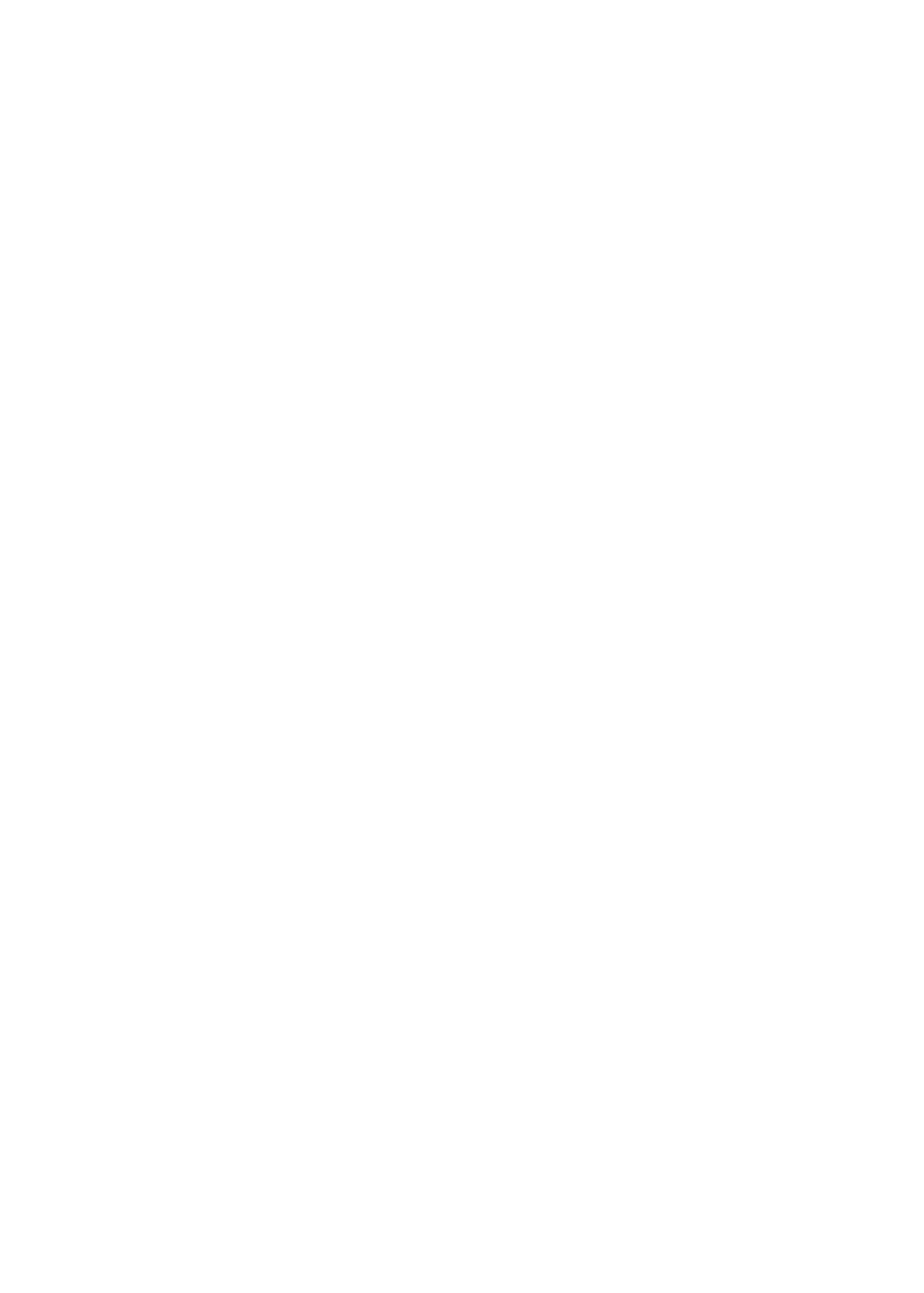Government Debt Government Debt

| Structure of the government debt of Montenegro on a quarterly level,<br>in the period September 2020 - September 2021, in million euros |                   |                  |                   |           |                   |                                                |  |
|-----------------------------------------------------------------------------------------------------------------------------------------|-------------------|------------------|-------------------|-----------|-------------------|------------------------------------------------|--|
|                                                                                                                                         | September<br>2020 | December<br>2020 | <b>March 2021</b> | June 2021 | September<br>2021 | Change in %<br>September 2021<br>December 2020 |  |
| Domestic debt                                                                                                                           | 570.5             | 495.5            | 454.7             | 426.6     | 417.3             | $-15.8%$                                       |  |
| External debt                                                                                                                           | 3.089.8           | 3,835.3          | 3,642.7           | 3,652.6   | 3,658.9           | $-4.6%$                                        |  |
| Government debt (gross)                                                                                                                 | 3,660.3           | 4,330.8          | 4,097.4           | 4,079.2   | 4,076.2           | $-5.9%$                                        |  |
| Share of gross government debt<br>in GDP (in $%$ )                                                                                      | 87.5              | 103.5            | 83.9              | 83.6      | 83.5              |                                                |  |
| Deposits of Ministry of Finance<br>and Social Welfare, including<br>38,477 ounces of gold                                               | 271.8             | 872.4            | 527.2             | 428.8     | 520.6             | $-40.3%$                                       |  |
| Government debt (net)                                                                                                                   | 3,388.5           | 3,458.4          | 3,570.2           | 3,650.4   | 3,555.6           | 2.8%                                           |  |
| Share of gross government debt<br>in GDP (in $%$ )                                                                                      | 81.0              | 82.6             | 73.1              | 74.8      | 72.8              |                                                |  |
| GDP                                                                                                                                     | 4,185.6           | 4,185.6          | 4,881.3           | 4,881.3   | 4,881.3           |                                                |  |

According to Ministry of Finance and Social Welfare data, the *gross government debt*37 of Montenegro amounted to 4,076.2 million euros or 83.5% of estimated GDP at end-September 2021 (4,881.3 million euros), being lower by 254.6 million euros, or 5.9% compared to end-2020 (Table 6.1). The reduction of government debt during the first nine months of 2021 was mostly affected by the reduction of domestic debt, i.e. the settlement of liabilities arising from treasury bills, as well as debt repayment on the

Out of the total amount of gross government debt, 3,658.9 million euros or 89.8% referred to external

When we exclude deposits of the Ministry of Finance and Social Welfare along with 38.477 ounces of gold, the *net government debt* of Montenegro amounted to 3,555.6 million euros or 72.8% of GDP at end-September 2021. Compared to end-2020, it increased by 2.8%, as a result of a decrease in state de-

debt, while the remaining 417.3 million euros or 10.2% referred to domestic debt.

posits by 40.3%, arising from the government debt repayment, as explained above.

### **Table 6.1**

Source: Ministry of Finance and Social Welfare

basis of Eurobonds issued in 2016 .

<sup>&</sup>lt;sup>37</sup> Pursuant to the new Law on Budget and Fiscal Accountability, quarterly reports present state debt, while annual report publishes public debt. The Law defines public debt as a debt of the Central Government Level (government debt) and debt of the Local Government Level (debt of local self-government). Government debt includes central government debt and debt of state companies. Unlike previous periods, government debt does not include debt of local self-governments.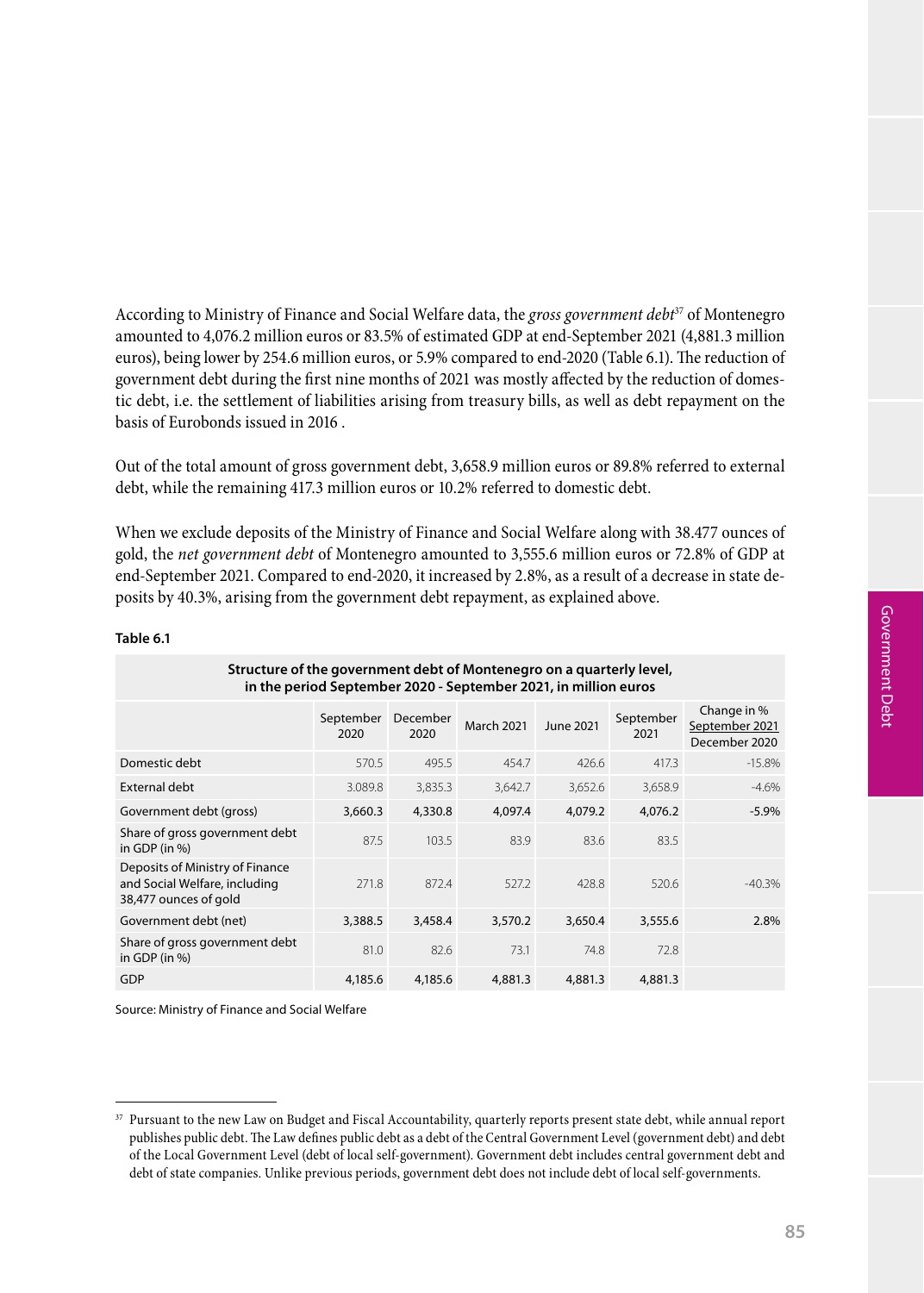The currency structure of the government debt is relatively favourable. The total domestic debt is in euros, while 97.1% of the total external debt is in euros, 0.6% in U.S. dollars, and 2.3% in other currencies. The lower share of the dollar in external debt is attributed to the conversion of the dollar into euro debt to China's Exim Bank, as a result of the signed hedging arrangement between the Ministry of Finance and Social Welfare and four renowned global banks.<sup>38</sup>

Most government debt is serviced at fixed interest rates (74.3%), so that the interest rate structure of government debt can be assessed as relatively favourable.

## 6.1. Domestic public debt

At end-September 2021, domestic debt amounted to 417.3 million euros or 8.5% of the estimated GDP (Table 6.2). Compared to end-2020, the domestic debt was lower by 78.2 million euros or 15.8%, which was mostly affected by the repayment of treasury bills (41.7 million euros), i.e. loans to commercial banks (28.6 million euros).

#### **Table 6.2**

| Structure and changes of the Montenegrin domestic debt in the period<br>30 September 2020 - 30 September 2021 |                                   |                                   |                                          |                                            |                                            |                                            |                                             |                                                   |  |
|---------------------------------------------------------------------------------------------------------------|-----------------------------------|-----------------------------------|------------------------------------------|--------------------------------------------|--------------------------------------------|--------------------------------------------|---------------------------------------------|---------------------------------------------------|--|
| Domestic debt<br>structure                                                                                    | Debt<br>balance<br>30 Sep<br>2020 | Debt<br>balance<br>31 Dec<br>2020 | <b>Debt</b><br>balance<br>30 Sep<br>2021 | Change in<br>relation<br>to 31 Dec<br>2020 | Change in<br>relation to<br>30 Sep<br>2020 | Change in<br>relation to<br>31 Dec<br>2020 | Change in<br>relation to<br>30 Sept<br>2020 | Share in<br>domestic<br>debt as at 30<br>Sep 2021 |  |
|                                                                                                               | $\mathbf{1}$                      | $\overline{2}$                    | 3                                        | $4(3-2)$                                   | $5(3-1)$                                   | 6(3/2)                                     | 7(3/1)                                      | 8                                                 |  |
|                                                                                                               |                                   | million euros                     |                                          |                                            |                                            |                                            | $\frac{0}{0}$                               |                                                   |  |
| Foreign currency<br>deposits                                                                                  | 10.6                              | 10.5                              | 10.3                                     | $-0.2$                                     | $-0.3$                                     | $-1.9$                                     | $-2.8$                                      | 2.5                                               |  |
| Restitution                                                                                                   | 83.0                              | 83.5                              | 80.2                                     | $-3.3$                                     | $-2.8$                                     | $-3.9$                                     | $-3.4$                                      | 19.2                                              |  |
| Loans with<br>commercial banks                                                                                | 169.3                             | 174.3                             | 145.7                                    | $-28.6$                                    | $-23.6$                                    | $-16.4$                                    | $-13.9$                                     | 34.9                                              |  |
| Accrued pensions                                                                                              | 1.9                               | 1.9                               | 1.9                                      | 0.0                                        | 0.0                                        | 0.0                                        | 0.0                                         | 0.5                                               |  |
| T-bills                                                                                                       | 41.7                              | 41.7                              | 0.0                                      | $-41.7$                                    | $-41.7$                                    | $-100.0$                                   | $-100.0$                                    | 0.0                                               |  |
| Government bonds                                                                                              | 222.8                             | 142.4                             | 142.4                                    | 0.0                                        | $-80.4$                                    | 0.0                                        | $-36.1$                                     | 34.1                                              |  |
| Legal persons and<br>companies                                                                                | 41.2                              | 41.2                              | 36.8                                     | $-4.4$                                     | $-4.4$                                     | $-10.7$                                    | $-10.7$                                     | 8.8                                               |  |
| <b>TOTAL</b>                                                                                                  | 570.5                             | 495.5                             | 417.3                                    | $-78.2$                                    | $-153.2$                                   | $-15.8$                                    | $-26.8$                                     | 100.0                                             |  |

Source: Ministry of Finance and Social Welfare

In the structure of domestic debt at end-September 2021, the largest share was recorded by loans payable with commercial banks (34.9%), followed by liabilities on the basis of issued government bonds (34.1%), restitution (19.2%), while the share of liabilities to legal persons and corporate sector amounted to 8.8% (Table 6.2).

<sup>&</sup>lt;sup>38</sup> As at the day of the hedging transaction, in the amount of some 818 million U.S. dollars, according to the agreed euro/dollar exchange rate of about 1.18, a fixed average weighted interest rate of 0.88% was agreed.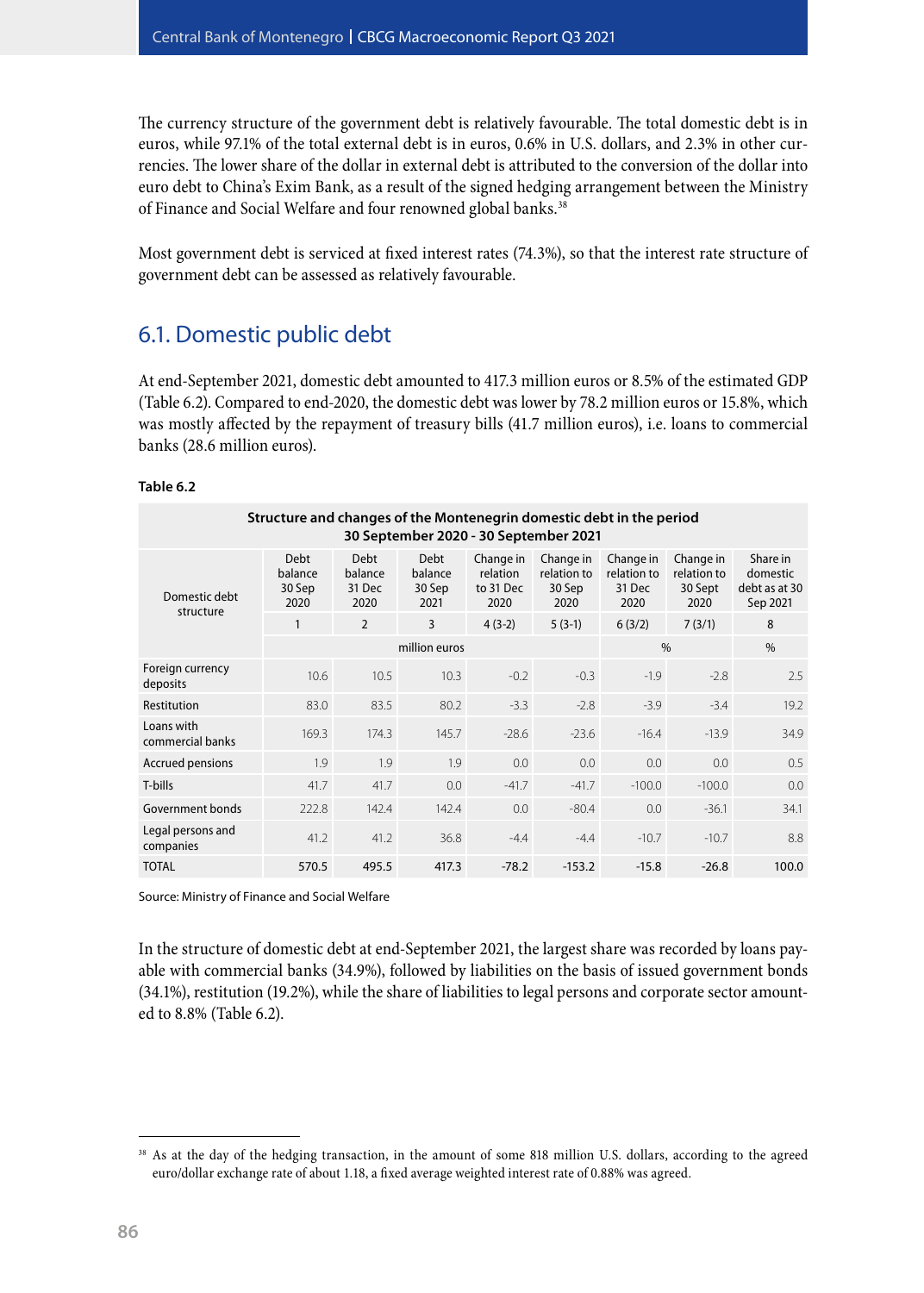## 6.2. External public debt

According to the Ministry of Finance and Social Welfare data, external debt amounted to 3,658.9 million euros or 75% of GDP at end-September 2021, recording a decrease of 176.4 million euros or 4.6% compared to end-2020.

In Q3 2021, there were the following withdrawals of funds arising from loan arrangements with international institutions, in the total amount of 124.97 million euros:

- • Withdrawal of 33.46 million euros from the Chinese Exim Bank (for the construction of the priority highway section);
- • Withdrawal of 30 million euros from the European Commission (second tranche within the macro-financial assistance programme to Montenegro in the form of a loan);
- • Withdrawal of 30 million euros from the Council of Europe Development Bank (to mitigate the economic impact of the COVID-19 pandemic on micro, small and medium-sized enterprises);
- Withdrawals from the IBRD in the amount of 13.98 million euros (for the projects "Tax Administration", "Tax Administration - additional", "Industrial Waste Management", "Energy Efficiency in Montenegro - MEEP2", "MIDAS 2", and "SAVA AND DRINA");
- • Withdrawal of the EBRD funds in the amount of 9.38 million euros (for the needs of reconstruction of local and main roads);
- Withdrawals of KfW funds in the amount 6 million euros (for the projects "Water supply and waste water treatment - Phase III, V and the Phase V of the Component 2", "Construction of waste water treatment plants - PG Standard and PG Promo" and "Energy efficiency programme in public buildings - phase II and III");
- • Withdrawal of funds from the Export Development Canada (EDC) in the amount of 1.49 million euros (for the purchase of a helicopter);
- • Withdrawal of funds from the International Fund for Agricultural Development (IFAD) in the amount of 0.66 million euros (for the project "Cluster Development and Transformation of Rural Areas").

The structure of external debt shows that the highest share belongs to liabilities arising from issued Eurobonds (47.8% of external debt), while the Chinese Exim Bank stands as the largest individual creditor with a share of external debt of 18.4% (Table 6.3).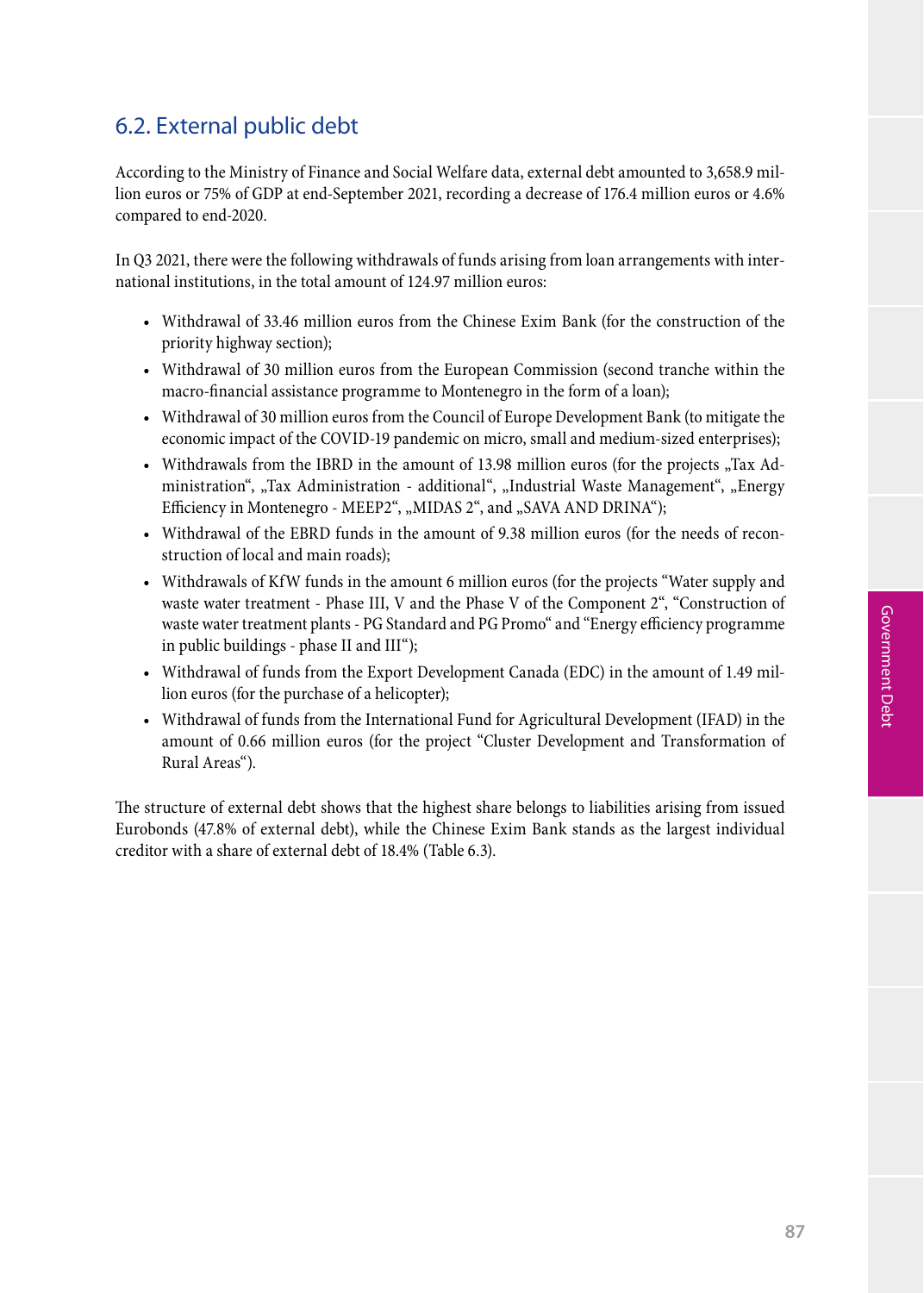#### **Table 6.3**

| government debt and GDP                                         |               |                      |                              |                                                        |  |  |  |
|-----------------------------------------------------------------|---------------|----------------------|------------------------------|--------------------------------------------------------|--|--|--|
| Creditor                                                        | Debt balance  | External debt<br>GDP | Share in<br>external<br>debt | Share in government<br>debt (4,076.2 million<br>euros) |  |  |  |
|                                                                 | Million euros |                      | %                            |                                                        |  |  |  |
| International Bank for Reconstruction and<br>Development (IBRD) | 187.0         | 3.8%                 | 5.1%                         | 4.6%                                                   |  |  |  |
| Member countries of the Paris Club of Creditors                 | 62.6          | 1.3%                 | 1.7%                         | 1.5%                                                   |  |  |  |
| International Development Association (IDA)                     | 20.6          | 0.4%                 | 0.6%                         | 0.5%                                                   |  |  |  |
| European Investment Bank (EIB) <sup>1</sup>                     | 104.6         | 2.1%                 | 2.9%                         | 2.6%                                                   |  |  |  |
| EBRD                                                            | 45.4          | 0.9%                 | 1.2%                         | 1.1%                                                   |  |  |  |
| Council of Europe Development Bank                              | 59.8          | 1.2%                 | 1.6%                         | 1.5%                                                   |  |  |  |
| European Commission <sup>2</sup>                                | 60.0          | 1.2%                 | 1.6%                         | 1.5%                                                   |  |  |  |
| Kreditanstalt für Wiederaufbau - Germany (KFW) <sup>3</sup>     | 39.8          | 0.8%                 | 1.1%                         | 1.0%                                                   |  |  |  |
| Loan from Hungary                                               | 0.6           | 0.0%                 | 0.0%                         | 0.0%                                                   |  |  |  |
| Loan from Poland                                                | 3.8           | 0.1%                 | 0.1%                         | 0.1%                                                   |  |  |  |
| Loan from France - Natixi <sup>4</sup>                          | 1.7           | 0.0%                 | $0.0\%$                      | 0.0%                                                   |  |  |  |
| Steiermarkische Bank und Sparkassen AG <sup>5</sup>             | 0.0           | 0.0%                 | 0.0%                         | 0.0%                                                   |  |  |  |
| Credit Suisse Bank                                              | 30.0          | 0.6%                 | 0.8%                         | 0.7%                                                   |  |  |  |
| Chinese EXIM Bank <sup>6</sup>                                  | 674.3         | 13.8%                | 18.4%                        | 16.5%                                                  |  |  |  |
| Loan from Spain for the construction of landfill                | 1.8           | 0.0%                 | 0.0%                         | 0.0%                                                   |  |  |  |
| Loan from Austria (Erste Bank) <sup>7</sup>                     | 0.0           | 0.0%                 | 0.0%                         | 0.0%                                                   |  |  |  |
| <b>EUROBOND</b>                                                 | 1,750.0       | 35.9%                | 47.8%                        | 42.9%                                                  |  |  |  |
| <b>Banca Intesa</b>                                             | 6.7           | 0.1%                 | 0.2%                         | 0.2%                                                   |  |  |  |
| <b>IFAD</b>                                                     | 3.0           | 0.1%                 | 0.1%                         | 0.1%                                                   |  |  |  |
| Syndicated Ioan (OTP, Zagrebačka Bank, Erste Bank)              | 16.2          | 0.3%                 | 0.4%                         | 0.4%                                                   |  |  |  |
| Export Development Canada (EDC) <sup>8</sup>                    | 13.5          | 0.3%                 | 0.4%                         | 0.3%                                                   |  |  |  |
| Syndicated Ioan - PBG <sup>9</sup>                              | 250.0         | 5.1%                 | 6.8%                         | 6.1%                                                   |  |  |  |
| Syndicated Ioan - PBG 2                                         | 250.0         | 5.1%                 | 6.8%                         | 6.1%                                                   |  |  |  |
| <b>HAPOALIM - Armoured vehicles</b>                             | 3.9           | 0.1%                 | 0.1%                         | 0.1%                                                   |  |  |  |
| Rapid Financing Instrument - IMF                                | 73.6          | 1.5%                 | 2.0%                         | 1.8%                                                   |  |  |  |
| <b>TOTAL</b>                                                    | 3,658.9       | 75.0%                | 100.0%                       | 89.8%                                                  |  |  |  |

#### **External debt of Montenegro as at 30 September 2021; balance, structure and share in government debt and GDP**

<sup>1</sup> EIB loans amounting to 47 million euros in total servicing state enterprises ("Monteput", "Airports of Montenegro" and "EPCG") are not calculated in external debt, but are treated as guarantees.

<sup>2</sup> A loan intended to limit the economic consequences of the COVID 19 pandemic under the Macro-Financial Assistence Programme, totalling 60 million euros.

 $3$  Loans with KfW for the needs of water supplies are used by municipalities, but they are considered a part of external debt.

<sup>4</sup> Merchandise loan - EPCG

 $5$  Loan for financing the purchase of fire engines for the Ministry of Interior.

<sup>6</sup> Loan for construction of a section of highway "Bar-Boljari".

<sup>7</sup> Loan for financing a project of the Health Insurance Fund.

<sup>8</sup> Loan for the purchase of three helicopters.

<sup>9</sup> Loan arrangement with unions of banks (OTP, Credit Suisse, CKB and Societe Generale) with the World Bank guarantee worth 80 million euros for the needs of state budget financing.

Source: Ministry of Finance and Social Welfare

It should be noted that there are granted credit line funds, but were not withdrawn (Table 6.4). Total amount of available non-withdrawn funds amounted to 497.8 million euros (of which 118.1 million euros refers to KfW, while 113.5 million euros refers to the European Investment Bank.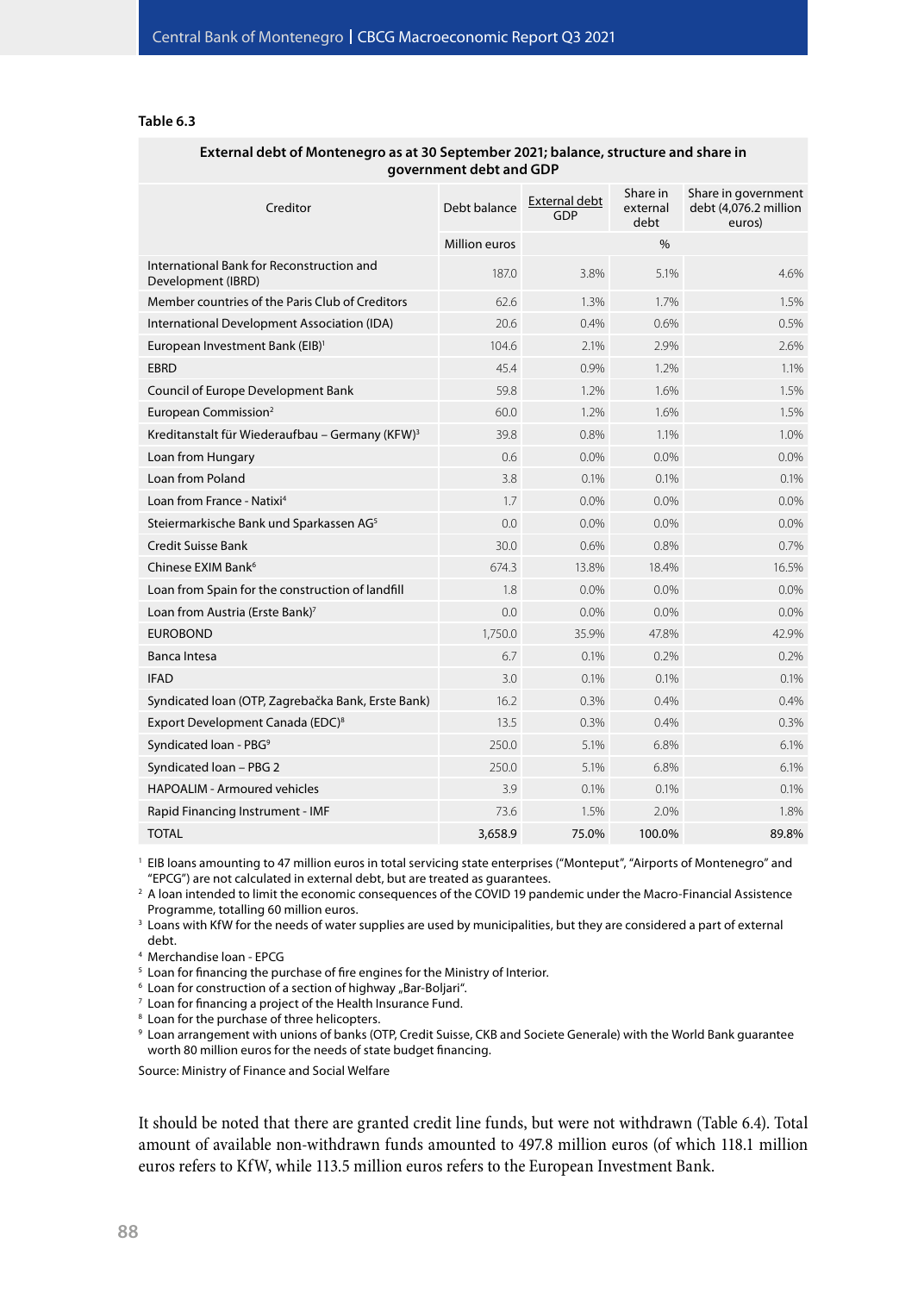#### **Table 6.4**

#### **Structure of external debt of Montenegro and non-withdrawn funds as at 30 September 2021, in million euros**

| Creditor                                                        | Debt balance  | Amount of non-withdrawn<br>funds |  |
|-----------------------------------------------------------------|---------------|----------------------------------|--|
|                                                                 | million euros |                                  |  |
| International Bank for Reconstruction and Development<br>(IBRD) | 187.0         | 72.9                             |  |
| Member countries of the Paris Club of Creditors                 | 62.6          |                                  |  |
| International Development Association (IDA)                     | 20.6          |                                  |  |
| European Investment Bank (EIB)                                  | 104.6         | 113.5                            |  |
| <b>EBRD</b>                                                     | 45.4          | 44.7                             |  |
| Council of Europe Development Bank                              | 59.8          | 22.3                             |  |
| <b>European Commission</b>                                      | 60.0          |                                  |  |
| Kreditanstalt für Wiederaufbau - Germany (KFW)                  | 39.8          | 118.1                            |  |
| Loan from Hungary                                               | 0.6           |                                  |  |
| Loan from Poland                                                | 3.8           |                                  |  |
| Loan from France - Natixis                                      | 1.7           |                                  |  |
| Steiermarkische Bank und Sparkassen AG                          | 0.0           |                                  |  |
| Credit Suisse Bank                                              | 30.0          |                                  |  |
| <b>Chinese EXIM Bank</b>                                        | 674.3         | 101.5                            |  |
| Loan from Spain for the construction of landfill                | 1.8           |                                  |  |
| Loan from Austria (Erste Bank)                                  | 0.0           |                                  |  |
| <b>EUROBOND</b>                                                 | 1,750.0       |                                  |  |
| Banca Intesa                                                    | 6.7           |                                  |  |
| <b>IFAD</b>                                                     | 3.0           | 0.8                              |  |
| Syndicated Ioan (OTP, Zagrebačka Bank, Erste Bank)              | 16.2          |                                  |  |
| Export Development Canada (EDC)                                 | 13.5          |                                  |  |
| Syndicated Ioan - PBG                                           | 250.0         |                                  |  |
| Syndicated Ioan - PBG 2                                         | 250.0         |                                  |  |
| <b>HAPOALIM - Armoured vehicles</b>                             | 3.9           | 24.0                             |  |
| Rapid Financing Instrument - IMF                                | 73.6          |                                  |  |
| <b>TOTAL</b>                                                    | 3,658.9       | 497.8                            |  |
|                                                                 |               |                                  |  |

Source: Ministry of Finance and Social Welfare

## 6.3. Issued government guarantees

At end-September 2021, total government guarantees amounted to 191.9 million euros and were 9.5% lower than at end-2020, i.e. they participated with 3.9% in the GDP structure, recording a decrease of 1.1 pp in relation to end-2020. With the inclusion of issued government guarantees, Montenegro's government debt amounts to 4,268.1 million euros, which is 87.4% of GDP.

Foreign government guarantees amounted to 155.1 million euros (Graph 6.1) and were 9.7% lower than at end-2020, i.e. they participated with 3.2% in the GDP structure, recording a decrease of 0.9 pp in relation to end-2020. If foreign guarantees were included into the external debt, the external debt of Montenegro would amount to 78.1% of GDP. It should be noted that the above amount of